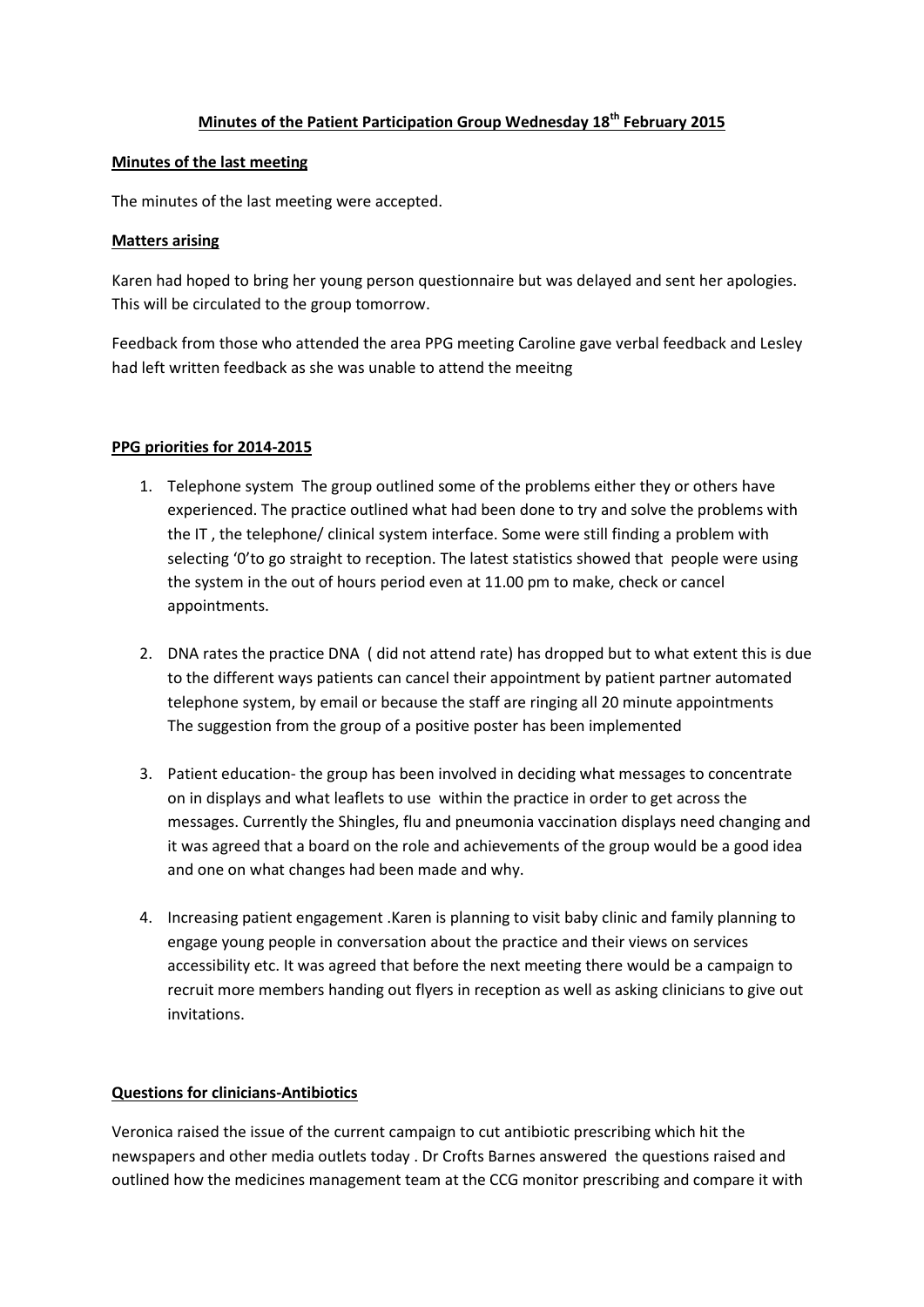national, city and area trends to identify practices that differ from these trends and together with the practice look for possible reasons.

The giving of delayed prescriptions was explained. Sometimes doctors will leave a prescription at reception dated in a couple of days and ask the patient to collect it if they are not feeling better in a couple of days.

# **Feedback from patients – the friends and Family test (FFT)**

All the comments from the January responses were looked at by the group. There were only 2 who had experienced problems one in seeing the GP of their choice in a reasonable time and one who stated that they were not always happy and had returned to see another GP and been referred.

| <b>FFT feedback January</b>                                                                                 |        |                               |          |                       |
|-------------------------------------------------------------------------------------------------------------|--------|-------------------------------|----------|-----------------------|
| How likely are you to recommend our service to friends and family if they need similar care or<br>treatment |        |                               |          |                       |
| <b>Extremely likely</b>                                                                                     | likely | Neither likely or<br>unlikely | Unlikely | Extremely<br>unlikely |
| 20                                                                                                          | 12     |                               |          | 0                     |

# **Health and Social Care**

There was a discussion about A&E waiting times, problems with moving patients onwards to the wards and social care packages on discharge. The Practice Manager told the group about the ways in which the area was now working together in a care delivery group. Nottingham having been divided into a number of care delivery groups with health and social care working more closely together, with care coordinators to co-ordinate services.

# **Education, Students community education provider networks**

There were a number of questions about students and learners within the practice. Feedback from the group was very positive and some had experienced taking part in the community follow up project where a pair of students follow a patient's journey over a 13 month period or had been to see their GP and agreed to let a student either sit in or have an initial consultation with them before they saw the GP.

The practice usually has a Foundation doctor and 3 GP Registrars working within the practice. The group as a whole were positive about their experience of GP learners and felt that it was good for the practice and gave more choice.